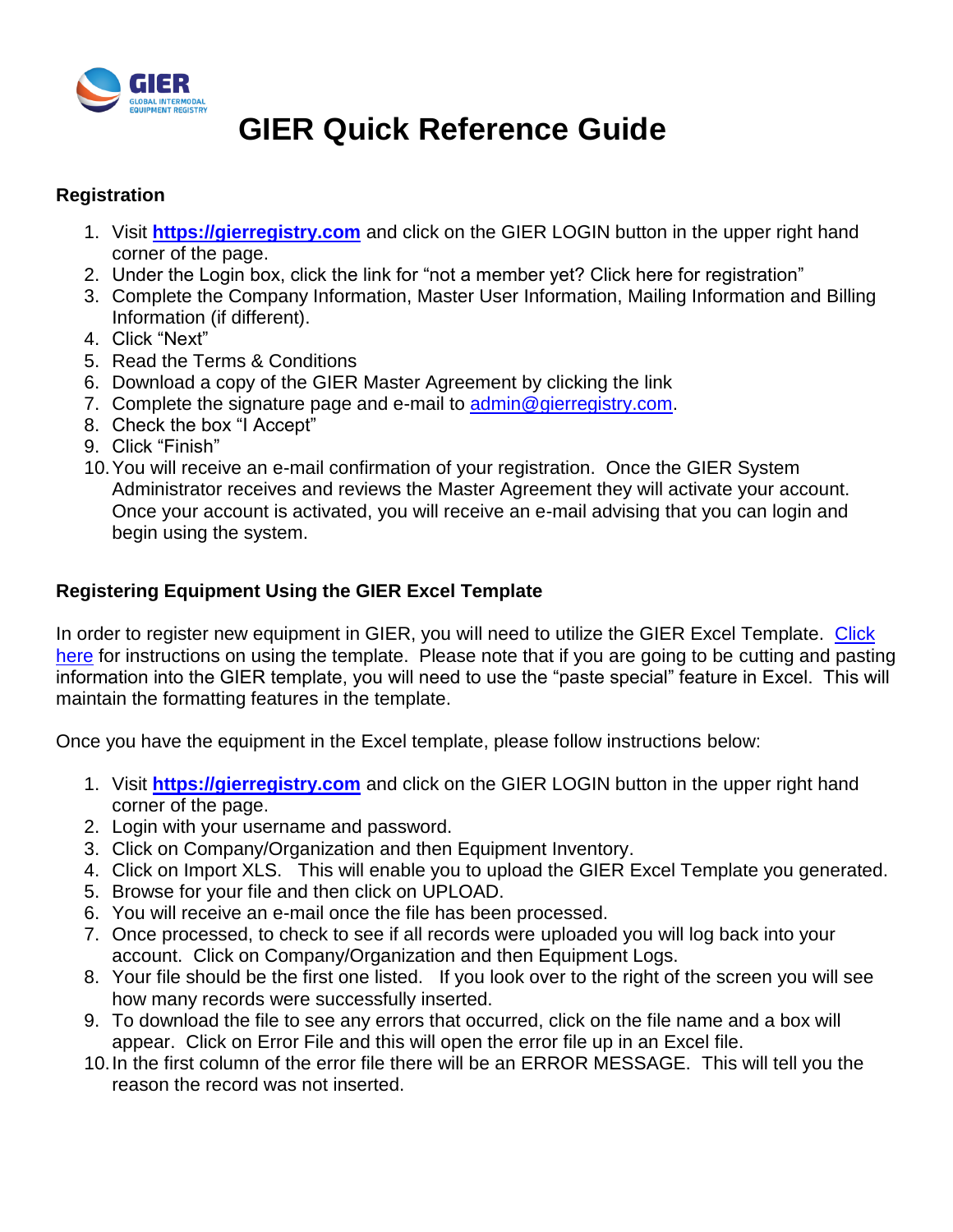## **Initiate a Transfer of Control (TOC) transaction**

- 1. Visit **[https://gierregistry.com](https://gierregistry.com/)** and click on the GIER LOGIN button in the upper right hand corner of the page.
- 2. Login with your username and password.
- 3. Click on Company/Organization and then Equipment Inventory.

*Single Unit Transfer or Multiple Units Transfer to Same IEP*

- a. Check the box(es) next to the unit(s) you want to transfer
- b. Click the link "TOC" on the right hand side above your equipment table
- c. Complete the "Equipment Transfer of Control" pop-up box with the Date, Time and new IEP DOT # or new IEP SCAC.
	- i. To search for the new IEP DOT # or SCAC, click on the link "USDOT" or "SCAC" next to the boxes and scroll through and find the new IEP. Once you have found the new IEP, click on the USDOT # or SCAC for the IEP and the information will automatically populate the boxes on the "Equipment – Transfer of Control" popup box.
- d. Click "Save"
- e. You'll receive an email notifying you of pending TOC transactions, as will the receiving IEP. Once the receiving IEP accepts the inbound TOCs, the transaction is complete.

If you are transferring to more than one IEP, you will need to follow the instructions above for each IEP you are transferring to.

*Bulk Unit Transfer to Same IEP using Export XLS function*

- a. Export your entire equipment inventory to an Excel worksheet.
- b. Search your worksheet for the units to be transferred.
- c. Copy the entire unit record, including the unique Equipment ID assigned to the record by GIER to a new GIER Excel template (which you generate also on the Inventory page).
- d. For each unit to be transferred you need to fill in \*\*IEP Transfer of Control Date, \*\*IEP Transfer of Control Time, \*\*New IEP US DOT Number, and \*\*New IEP SCAC (Columns Z, AA, AB and AC).
- e. Once you have the new worksheet ready, import the Excel sheet using the Import XLS function on the same Equipment Inventory page.
- f. You'll receive an email notifying you of pending TOC transactions, as will the receiving IEP. Once the receiving IEP accepts the inbound TOCs, the transaction is complete.

TOCs will remain pending for a period of 7 days. If the receiving IEP does not accept the transfer within this timeframe, the TOC will expire. Both the receiving IEP and initiating IEP will receive an e-mail advising that the TOC has expired. This will require that the TOC be initiated again.

#### *Transfer of Control to a Non-GIER Subscriber*

a. If an IEP wishes to transfer equipment to a party that is not currently registered in GIER, the IEP transferring the units must use the default non-GIER subscriber details in the TOC Fields.